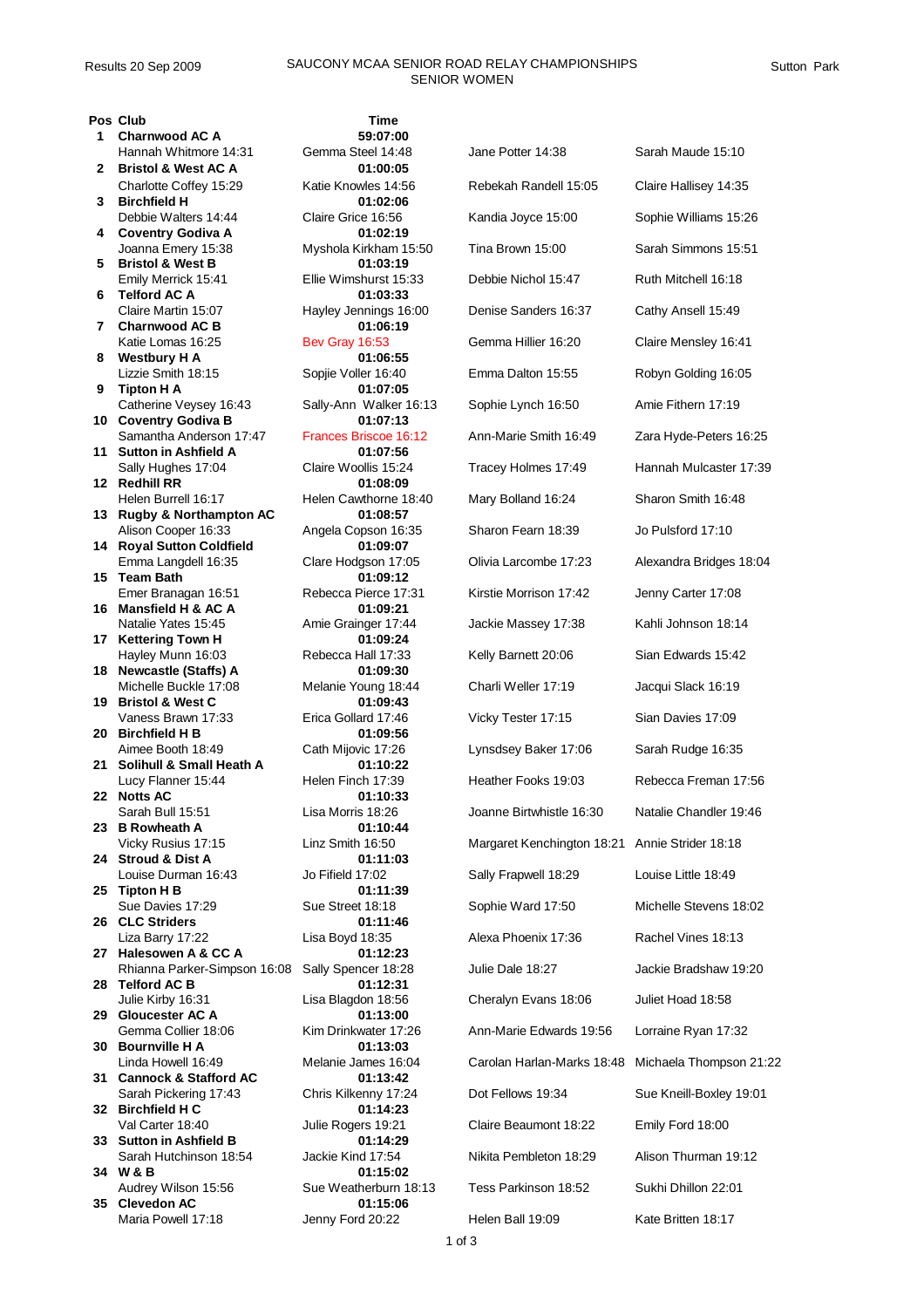## Results 20 Sep 2009 SAUCONY MCAA SENIOR ROAD RELAY CHAMPIONSHIPS SENIOR WOMEN

**36 Centurion RC 01:15:34 37 Stroud & Dist B 01:16:05** Chrissie Griffiths 18:33 Carolin Cotterell 18:11 C **38 Stratford on Avon A 01:16:08** Dawn Davies 17:39 Kate Tolhurst 20:42 **39 B & R A 01:16:12 40 B Rowheath B 01:16:35** Amy Brightwell 19:19 Sian Harrison 18:20 **41 B & R B 01:18:20 42 R & N AC B 01:18:23** Kate Williams 20:04 Michelle Leach 19:21 **43 Coventry Godiva C 01:19:15** Claire Hobson 17:21 Christa James 19:40 Z **44 Halesowen A & CC B 01:19:56 45 Stourbridge RC A 01:19:57** Louise Collins 17:28 Dawn Bishop 20:58 In **46 Stafford H A 01:20:30 47 Kenilworth R 01:20:40 48 Stroud & Dist C 01:20:42 49 Harborough AC 01:21:36 50 Mansfield H & AC B 01:22:00** Clare Coombes 18:45 Emma Wilkinson 18:18 **51 Sparkhill H A 01:22:14 52 Newcastle (Staffs) B 01:23:17 53 Stourbridge RC B 01:25:59** Natalie Dellar 20:57 Lesley Joyner 21:40 **54 Halesowen A & CC C 01:26:08 55 Sphinx AC 01:26:25 56 Gloucester AC B 01:26:26 57 Bournville H C 01:30:51 58 West Bromwich H 01:32:06** Kuldeep Samara 18:50 Usha Hira 22:24 Hayley Samara 18:50 **59 Bournville H B 01:32:11 60 Sparkhill H B 01:38:18 Incomplete Teams Birchfield D** Rachel Cook 17:28 **Birmingham Rowheath C Charnwood AC C** Heather North 19:54 **Leamington C & AC Leicester Coritanian**  Louisa Monk 16:58 **Northbrook AC Nuneaton H Solihull & Small H B** Alix Pitcher 19:02

| <b>Centurion RC</b>         | 01:15:34                |                        |                             |
|-----------------------------|-------------------------|------------------------|-----------------------------|
| Theresa Woolley 17:20       | Denise Fitgerald 19:19  | Marilyn Maidment 20:07 | Sharon Townley 18:48        |
| <b>Stroud &amp; Dist B</b>  | 01:16:05                |                        |                             |
| Chrissie Griffiths 18:33    | Carolin Cotterell 18:11 | Charlie Isles 19:52    | Joyce Barrus 19:29          |
| <b>Stratford on Avon A</b>  | 01:16:08                |                        |                             |
| Dawn Davies 17:39           | Kate Tolhurst 20:42     | Vanessa Crookes 19:57  | Sarah Bland 17:50           |
| <b>B&amp;RA</b>             | 01:16:12                |                        |                             |
| Tamara Ball 19:16           | Jane Anderson 18:50     | Kirsten Walton 18:40   | Ann Stagg 19:26             |
| <b>B Rowheath B</b>         | 01:16:35                |                        |                             |
| Amy Brightwell 19:19        | Sian Harrison 18:20     | Chris Hirsch 20:47     | Ellen Tune 18:19            |
| <b>B&amp;RB</b>             | 01:18:20                |                        |                             |
| Gemma Clay 18:19            | Mel Hepke 18:52         | Merissa James 20:14    | Dagmar Prinzig 20:55        |
| R & N AC B                  | 01:18:23                |                        |                             |
| Kate Williams 20:04         | Michelle Leach 19:21    | Ann Rollins 20:15      | Kate Lundy 18:23            |
| <b>Coventry Godiva C</b>    | 01:19:15                |                        |                             |
| Claire Hobson 17:21         | Christa James 19:40     | Zarinda Batstone 20:22 | Ann Kirkham 21:52           |
| Halesowen A & CC B          | 01:19:56                |                        |                             |
| Nina Jowett 18:33           | Sam Cooksey 20:51       | Judith Buckley 19:29   | Anna Cossimetti 21:03       |
| Stourbridge RC A            | 01:19:57                |                        |                             |
| Louise Collins 17:28        | Dawn Bishop 20:58       | Ingrid Cain 21:01      | Lois Hariman 20:30          |
| <b>Stafford H A</b>         | 01:20:30                |                        |                             |
| Chris Skellern 18:35        | Kirstt Stephenson 20:37 | Lynn Geoghan 21:03     | Lydia Atkins 20:15          |
| <b>Kenilworth R</b>         | 01:20:40                |                        |                             |
| Rebecca Harvey 17:57        | Rosalind Matthews 19:41 | Mandy Crust 20:42      | Pauline Dable 22:20         |
| <b>Stroud &amp; Dist C</b>  | 01:20:42                |                        |                             |
| Sally Brown 20:24           | Jane Townsend 23:27     | Sally Cushnan 17:45    | Rachel Holford 19:06        |
| Harborough AC               | 01:21:36                |                        |                             |
| Karen Brooks 18:13          | Lianne Brooks 21:57     | Katy Kenyon 19:47      | Traci Edwards 21:39         |
| Mansfield H & AC B          | 01:22:00                |                        |                             |
| Clare Coombes 18:45         | Emma Wilkinson 18:18    | Gina Radford 23:47     | Kate Raynor 21:10           |
| Sparkhill H A               | 01:22:14                |                        |                             |
| Sian Evans 18:26            | Krissie Newton 20:31    | Manisha Parmar 22:12   | Margaret Ehrenberg 21:05    |
| <b>Newcastle (Staffs) B</b> | 01:23:17                |                        |                             |
| Becky Austin 19:03          | Belinda Riley 23:10     | Rebecca Ibbs 19:16     | Gail Goodwin 21:48          |
| Stourbridge RC B            | 01:25:59                |                        |                             |
| Natalie Dellar 20:57        | Lesley Joyner 21:40     | Creer Batty 21:50      | Nikki Davies 21:32          |
| Halesowen A & CC C          | 01:26:08                |                        |                             |
| Claire Fielden 20:07        | Helena Bustin 21:16     | Nicola Bowsher 21:11   | Karen Crowley 23:34         |
| <b>Sphinx AC</b>            | 01:26:25                |                        |                             |
| Kathryn Stuart 17:19        | Jacki Timms 21:01       | Liz Reilly 24:42       | Helen Rathbone 23:23        |
| <b>Gloucester AC B</b>      | 01:26:26                |                        |                             |
| Gillian Cresswell 23:10     | Christine Parkin 23:07  | Jane Leckebush 19:31   | Helen Davies 20:38          |
| <b>Bournville H C</b>       | 01:30:51                |                        |                             |
| Lesley Byrne 24:07          | Lesley Proctor 22:08    | Helen Lawrence 22:29   | Julie Delahaye-Slater 22:07 |
| <b>West Bromwich H</b>      | 01:32:06                |                        |                             |
| Kuldeep Samara 18:50        | Usha Hira 22:24         | Hayley Smith 22:50     | Gaye Clough 28:02           |
| <b>Bournville H B</b>       | 01:32:11                |                        |                             |
| Sharon Weldon 23:14         | Jo Ribchester 21:19     | Rachel Partridge 24:11 | Kelley Sprawson 22:34       |
| Sparkhill H B               | 01:38:18                |                        |                             |
| Hilary Mann 26:04           | Sarah Norman 23:52      | Gill Millicheap 25:27  | Angeline O'Sullivan 22:55   |

| Rachel Cook 17:28       | Wendy Morant 27:03                          |                     |
|-------------------------|---------------------------------------------|---------------------|
| Birmingham Rowheath C   |                                             |                     |
| Cass Chishim 19:16      | Ann-Marie Bathmaker 21:06 Bea Palarik 18:47 |                     |
| Charnwood AC C          |                                             |                     |
| Heather North 19:54     |                                             |                     |
| Leamington C & AC       |                                             |                     |
| Monica Williamson 16:30 | Emma Day 18:47                              | Catherine O'Carroll |
| Leicester Coritanian    |                                             |                     |
| Louisa Monk 16:58       | Emma Brown 19:19                            |                     |
| <b>Northbrook AC</b>    |                                             |                     |
| Rebecca Smith 15:54     | Lyn McDonald 18:51                          | Lucy Porter 17:44   |
| <b>Nuneaton H</b>       |                                             |                     |
| Mary Hall 17:44         | Simone Wilson 19:04                         | Sharon White 23:19  |
| Solihull & Small H B    |                                             |                     |
| Alix Pitcher 19:02      |                                             |                     |
| <b>Stafford H B</b>     |                                             |                     |
| Tracey Gee 19:31        | Liz Stanyer 20:43                           | Karen Murray 23:08  |